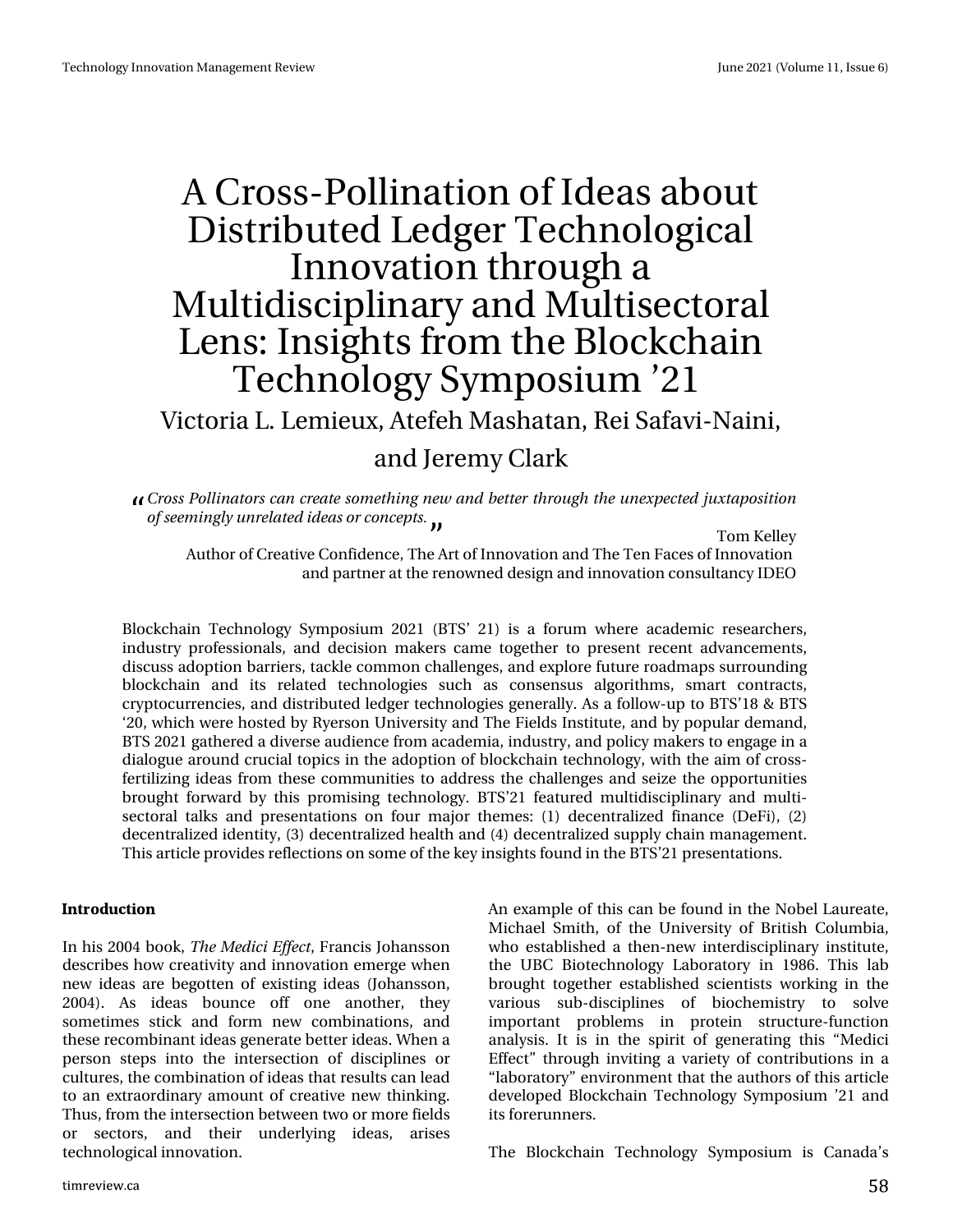### DFurw0Srodgdwlr g r i Lghdv der xwGlwwlexwhg Chgj huWhfkgrorj lfdoLggrydwlrg when x j k d P x owlglvf lsold qdd ddg P x owl whf wr udo Ohqv=Lqvlj kw iur p wkh Eor f nf kdlq Whf kqr  $\sigma$  j | V| p sr vlxp  $\bullet$ 54

Wjdupsjb M/ Min jf vy-Buf gfi N bti bubo-Sfj Tbgbwj. Objoj-boe Kf sfin z Drbsl

suhp lhu eor f nf kdlq fr qihuhqf h1 Suhylr xv v| p sr vld z huh khog  $\lg 534$ ;  $+EWW \cdot 4$ ; dqg 5353  $+EWV \cdot 53$ , dwwkh Ilhogv Lqwlwxwh lq Wrurqwr/ rujdql}hg e| U| huvrq Xqlyhuvlw| 1 Wkh EWV lqwhqgv wr eh d ir uxp z khuh df dghp lf uhvhduf khuv/ lqgxvwu| sur ihvvlr qdov/ dqg ghf lvlr q p dnhuv f dq f r p h wr j hwkhu wr suhvhqwuhf hqw dgydqf hp hqwv/ glvf xw dgr swlr q eduulhuv/ wdf noh f r p p r q f kdoohqj hv/ dqg h{ sor uh ixwxuh ur dgp dsv vxuur xqglqj eor f nf kdlq dqg uhodwhg glvwulexwhg ohgj hu whf kqr or j lhv +GOWv,/ vxf k dv f r qvhqvxv doj r ulwkp v dqg vp duwf r qwudf w  $\gamma$ <sup>1</sup>

EWV •54 z dv kr vwhg e| Eor f nf kdlqCXEF dw wkh Xqlyhuvlw ri Eulwick Fr oxp eld1 Wkh hyhqwfr lqf lghg z lwk Eor f nf kdlqCXEF•v iliwk dqqlyhuvdu| f r p p hp r udwlr q/ dqg r qf h dj dlq eur xj kwdf dghp lf uhvhduf khuv/ lqgxvwu| sur ihvvlr qdov/ dqg ghf lvlr q0 p dnhuv wr j hwkhu/ wklv | hdu dur xqg wkh ir xu –p hwd0 wkhp hv—  $\mathsf{ri} = \mathsf{g}$ hf hqwudol}hg ilqdqf h +GhII,/ ghf hqwudd}hg lghqwlw| ghf hqwudd}hg khdowk/ dqg ghf hqwudd}hg vxsso| f kdlqv1Rxu j r dozdv wr h{sor uh dqg f kduw uhf hqw dgydqf hp hqw/ dgr swlr q eduulhuv/ f r p p r q f k doohqj hv/ dqg vxff hvvixo vwudwhj lhv ir u r yhuf r p lqj wkr vh f kdoohqj hvdf ur vv wkhvh ir xuduhdv r i eor f nf kdlq dqg glvwulexwhg ohgj hu dssolf dwlr q1 Z kdw uhvxowhg z dv d f r uqxf r sld r i lghdv f r qf huqlqj eor f nf kdlq dqg glvwlexwhg ohgi hulqqr ydwr q1

With remhf why h riwkly duwlf oh lv wr vxp p dul}h vrph ri wkh nh| lghdv duwlf xodwhg lq EWV •54 suhvhqwdwlr qv lq ir xuvhfwlr qv fruuhvsr qglqj wr hdfk riwkh ir xup hwd0 wkhp hv1

' %' 053#.+;' & +0#0%'

EWV•54 r shqhg z lwk d –wr xugh ir uf h—suhvhqwdwlr q r q wkh wr slf ri f hqwudoedqn glj lwdof xuuhqf lhv +FEGFv, suhvhqwhg e| Udlqhu Erhkph/d surihvvruiru Vhf xulw| dqg Sulydf | / Ghsduwp hqw ri Frp sxwhu Vflhqfh/ Xqlyhuvlw| ri Lqqveuxfn/ Dxvwuld1 Qrwhdeo|/ Gu1 Er hkp h kr ogv d p dvwhu•v ghj uhh lq f r p p xqlf dwlr q vflhqfh dqg hfrqrplfv +5336, dqg d grfwrudwh lq frp sxwhu vflhqfh  $+533$ ;  $/$  hp ergllgi wkh lqwhuglvflsolqdu| nqrzohgjh vr j hqhudwlyh ri ir xqgdwlr qdodqg qhz lghdvdvvr f ldwhg z lwk glj lwdodqg f u| swr f xuuhqf lhv wkdw f kdudf whul}h glvf r xuvh r q ghf hqwudd}hg ilqdqf hdqg FEGFv1Er hkp hduj xhg wkdw FEGFv vkr xog door z f hqwudo edqnv wr sur ylgh d

xqlyhuvdop hdqv r i sd| p hqwir u wkh glj lwdohud/ z kloh dw wkh vdp h wlp h xskr oglqj f r qvxp hu sulydf | dqg wkh sulydwh vhf wr u•v sulp du| ur oh lq er wk wkh uhwdlosd| p hqw v| vwhp dqg ilqdqf ldo lqwhup hgldwlr q1 Kh vhw r xw wkh hf r qr p lf dqg r shudwlr qdo uht xluhp hqwv ir u d –p lqlp doo| lqydvlyh—ghvlj q r i FEGFv dqg glvf xvvhg lp solf dwlr qv ir u wkh xqghuo| lqj whf kqr or j | 1 Ghyhor sp hqwv lqvsluhg e| sr sxodu f u| swr f xuuhqf | v| vwhp v gr qr w p hhw wkhvh uht xluhp hqwv/ kh duj xhg1 Lqwhdg/f dvk vhuyhv dv wkh sdudoohoqrq0gljlwdoprgho1 Glj lwdo edqnqrwhv wkdw uxq rq -lqwhup hgldwhg-ru –k| eulg— FEGF duf klwhf wxuhv/ vxssr uwhg z lwk whf kqr or j | wr idf lolwdwh uhf r ug0nhhslqj wkdw lqyr oyhv gluhf w f odlp v r q wkh f hqwudo edqn e| sulydwh vhf wr u hqwlwlhv/ z huhvdlg wr ehvkr z lqj sur p lvh1Wkhhf r qr p lf ghvlj q vkr xog hp skdvl}h wkh xvh r i d FEGF dv p hglxp r i h{f kdqjh dqg fr xog olp lwlwy xvh dv d vwr uh ri ydoxh1 Xqghuo| lqj wklv qryho wudgh0rii iru fhqwudo edqnv/kh duj xhg wkdwwkh| f dq hlwkhu r shudwh f r p soh{ whf kqlf do lqiudvwuxf wxuhv r u f r p soh{ vxshuylvr u| uhj lp hv1 P dq| z d| v wr sur f hhg duh sr vvleoh/ z kloh doouht xluh f hqwudo edqnv dur xqg wkh z ruog wr ghyhors vxevwdqwldo whf kqr or j lf doh{ shuwlvh1Z loowkh| ehxs wr wkhf kdoohqj hB

Wklv t xhwlvr q z dv sur ylghg dq dqvz hulq wkh ir oorzlqj nh|qrwh suhvhqwdwlrq iurp Glqhvk Vkdk/Gluhfwru ri I lqwhfk Uhvhdufk dwwkh Edqn ri Fdqdgd1Vkdk rxwolqhg wkh Edqnr i Fdqdgd•vuhvhduf k dj hqgdhqf r p sdvvlqj wkh dqdo| vlv r i hp huj lqj dqg sr whqwldoo| glvuxswlyh glvwulexwhg ohgj huwhf kqr or j lhv z lwk z lghdssolf dwlr qv wr ilqdqf ldo v| vwhp dqg p dunhw lqiudvwuxf wxuh1 EWV •54 sduwlflsdqwy z huh jlyhq dq ryhuylhz ri 8 | hduv ri lqqrydwlyh uhvhdufk ohg e| wkh Edqn ri Fdqdgd f r qvlghulqj wkh lp solf dwlr qv r i eor f nf kdlq dqg glwulexwhg ohgj hu whf kqr or j lhv ir u ilqdqfldosd|p hqwv dqg wdeldwy/z lwk wkh odwhwuhvhdufk frqfhqwudwlqj rq wkhghvlj q r i d Fdqdgldq glj lwdoOr r qlh1Dqguhdv Yhqhulv/ Fr qqdxj kwVf kr odudqg Sur ihvvr udwwkh Ghsduwp hqwr i Hohf wulf do dqg Fr p sxwhu Hqj lqhhulqj / f ur vv0dssr lqwhg z lwk Frp sxwhu Vflhqfh dw wkh Xqlyhuvlw| ri Wrurqwr/ sur ylghg ixuwkhughwdlof r qf huqlqj wkh udslgo| xqir oglqj ylvlr q ir uwkhixwxuhr i dghf hqwudol}hg glj lwdof xuuhqf | lq Fdqdgd1Yhqhulv qr whg wkdwwhfkqr or j lfdoghyhorsphqw lq r wkhuvhf wr uv f r qwudvwwr wkr vh lq wkh ilqdqf ldovhf wr u/ z klf k/ kh qr whg/ vwloor shudwh r q ohj df | lqiudvwuxf wxuh+v,1 Wkh qhwhiihf wlv wkdwf xuuhqwsd| p hqwv| vwhp v odf n wkh ioh{lelolw| wr dgdswwr hfr qr p lf glj lwl}dwlr q1Wkh| uhp dlq vor z / f oxqn| / dqg h{ shqvlyh> z lwk f r qvxp huv r iwhq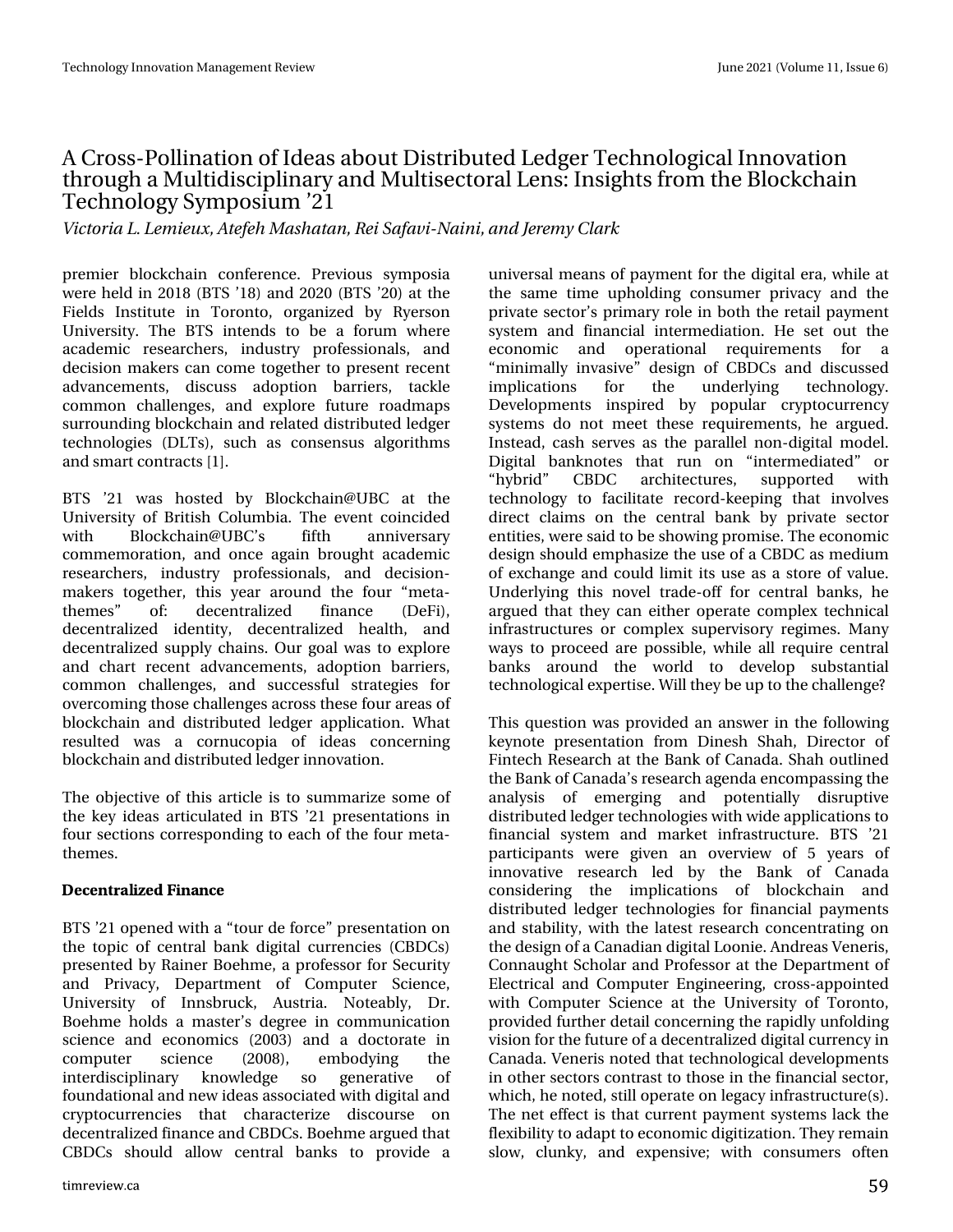### DFurwGSrodgdwlrg rilghdvderxwGlwwlexwhg ChgihuWhfkgrorilfdolggrydwlrg wkurxjkdPxowlglvflsoloiduldggPxowlvhfwrudoOngv=LqvljkwriurpwkhEorfnfkdlg Whikqrorj |  $\forall$  p srvlxp  $\bullet$ 54

Wdpsib MMn jfvy-Bufgi Nbti bubo-Sfj Tbgbwj. Objoj-boe Kfsn z Drbsl

uhfhlylgi wkhlu glilwdo vhuylfh/ru hyhg skl vlfdo jrrgy/ idwhu wkdq wkh phufkdqw uhfhlyhv wkh sd|phqwl Ixuwkhu/ wkh hphyihqfh ri ghfhqwudd}hg ilqdqfh +Ghll, wkurxjk eorfnfkdlq whfkqrorj|/kdvdouhdg| ghprqwudwhgdfdsdflw|wrglvuxswwkhilqdqfldovhfwru/ Ip sdf w qdwr qdo vr yhuhlj qw/ dqg diihf w hwded vkhg prqhwdu| wudqvplwlrq fkdqqhov1 Khqfh/lwlv qr yxusulvh wkdwerwk gdwhr gdojryhugphgwrdgg whfkilup y duh qrz exloglqj qhz gljlwdo lqiudwuxfwxuhv iru ilgdgfh/edgnlgj/dggsd|phgwwkdwflufxpyhgwwkryh ohj df | sudf wf hv1 Yhq hulv r xwolq hg uhvhdufk wkdwkh dqg klv frochdjxhv kdyh ehhq frqgxfwlqjzlwk wkh Edqn ri Fdqdgd wkdw dgydqfhv wkh ilhog lq dssqllqj ghfhqwudd}hg whfkqrorjlhv wr fuhdwh wkh ilqdqfldo Igiud wuxfw.uhriwkhixw.uh1

With what his ching work when we have the with the with the With what we have the with the with the with the with the with the with the with the with the with the with the with the with the with the with the with the with vhulhv ri vkruw wdony wkdw ixuwkhu gholqhdwhg Ghll lggrydwrgy1 Gu1 Vklg•Lfklur Pdwxr iurp Jhruih Z dvklqj wrq Xqlyhuvlw| •v F| ehuVP DUWuhvhdufk fhqwuh glvfxwhg krz wr hwodedyk kdupral}dwlra dpraj uhj xodwr u| uht xluhp hqwr dqg whf kqror j | ghyhor sp hqwl vshflilfdool zlwk uhvshfwwr -dqwlQprqh| odxqqhulqj — +DPQ dqg --nqrz0|rxu0fxwwrphu--- +N\G, sulydf| hqkdqfhp hqwrinh| p dqdjhp hqwl P dww.r uhsruwhg wkdwlq odwh 5353/IlqFHQ sxedvkhg d gudiwri uhylvhg uhj xodwlrq rq -yluwxdodwhwvhuylfh surylghuv-YDVS, dqg xqkrwhg z dochwr1 Wklv | hdu'wkh Ilqdqfldo Dfwlrq Wobin I ruf h + DW, sur sr vhg d uhylvhg j xlgdqf h/z klf k pd dihfwYDVS dag eurdghue or fnfkdla dssolfdwr gv dnh Ghl I dqg -qrq0xqj led wrnhqv--QIW,1Wkrxjklw Iv hwhqwdowr Iqwhiudwh sulydf Ohqkdqflqi ihdwsuhvwr eorfnfkdlq whfkqrorj| dv d z d| wr surwhfw flwl}hqv\* uljkw/zh qhhg wrilqg djrrg edodqfh ri sulydf| sur whfwlrg dgg DP O wr dfklhyh lgglylgxdo i rdov dgg vrfldo jrdov/ Pdwxr dujxhg1 Dw wkh Eorfnfkdlq Jryhuqdqfh Lqlwldwlyh Qhwzrun +EJLQ,/ pxowl0 wodnhkroghuv/ lqf oxglqj hqj Iqhhuv/ exvighwhy/ uhjxodwruw/ dqg dfdghpld/gudiwhg d frpprq grfxphqwwr xqghuwddqg wkh surednp v dqg srwhqwldo vroxwtrqv1Pdwxr uhylhzhq wkh glvfxwlrq dwEJLQ/ lqfoxglqj krz pxowlOwdnhkroghuglvfxwlrqvkhoswr fuhdwh d frpprq xqghuwdqglqj dqg surylghg d vxp p du riglvfxwlrqv dwwkh IDW w Yluws do Dwhw Frqwdfw Jurxs +YDFJ, dqg wkh Sulydwh Vhfwru Frgyxovalylyh Iruxp hyhqval Duwhp Im Yrvnrermginry frqwlqxhg wkh wkhph ri nh| pdqdjhphqw dqg

fulswrfxuuhqf| zdoohwre| suhvhqwlqj vrphriklv XEF grfwrudouhyhdufk rg X[lwxhv/vhfxulw|/dgg sulydf| ulvny diihfwlgj fulswr0dvyhwxyhuv/dgg zklfk suhyhgw qrq0xvhuv iurp shufhlylqj GOW dv vxlwdedn iru dgrswlrq1PdkvdPrrvdylsuhvhqwhgzrunzlwkMhuhp| Fodun glvfxvvlqj uhjxodwru| lvvxhv dvvrfldwhg zlwk wudglqj rq eorfnfkdlqv dqg glvwulexwhg ohgjhuv1 Prrvdylov wdon rxwolqhg dq hydoxdwlrq iudphzrun frpsdulqj irxu pdmu wudgh h{hfxwlrq v|wwhpv iru eor f nf k dl q  $0$ edvhg dwhw =  $+4$ , f h q w do h { f k d q j h  $\mathsf{u}$  +  $\mathsf{F}$  H  $\mathsf{f}$  , +Elqdqf h/Elwiqh{,/+5, rq0f kdlq ghdohuv +Xqlvz ds,/+6, k|eugghvljqv+HwkhuGhowd/3{/LGH[,/dqg+7,rq0fkdlq rughuerrnv1Xvlgjwkh hydoxdwlrgiudphzrun/kh dujxhg wkdwixool rq0fkdlq h{fkdqjhv kdyh d ehwwhu wkuhdw prgho/|hwuduho|h{lwwlqsudfwlfhehfdxvhwkh|whqgwr eh vorz dąg gliilfxowwr uhjxodwh1Kh wkhą srląwhg wr krz lqihdvledn lwlv wr gurs d frqwlqxrxv0wlph rughu errn rqwr d eorfnfkdlq zkhq ghvljqlqj d ixoo| rqOfkdlq rughu0gulyhq h{fkdqjh/kljkdjkwlqjvxfk olplwdwlrqvdv vorz dąg qrąCfrąwląxrxveorfnląwhuydov/odfnrivxssruw iru dffxudwh wlph0wdpslqi/gursshg ru uh0rughuhg wudqvdfwlrqv/dqg wkh srwhqwldoiru iurqw0uxqqlqj1Wf ryhufrph wkhvh olp lwdwlrqv/Prrvdylsuhvhqwhgdqryho surri0ri0frqfhsw v|whp/ Qw|/ dqg lww sulpdu| rshudwhrqvedvhgrqdsulrulw|txhxh+ST,dvwkhfruh gdwd wuxfwxuh iru wkh fdoop dunhwdgg looxwudwlgjuh vxow riwkh Ipsuryhg ghvljq zlwk uhvxowriurp dydulhw|ri whww dqg rswlpl}dwlrqv/lqfoxglqj whw.lqj wkhixoo.fdoo pdunhwrg dg Hwkhuhxp Od|hu05 vfdolgj vroxwlrg/ Duelww.p 1

lroorzlqj wkh wdony/d jurxs ri glyhuwh h{shuwy lq ghfhqwudd}hg ilqdqfhš Juhj Kdjhq iurp wkh Xqlyhuvlw| ri Fdojdu|∾vldfxow|riOdz dqgdxwkrurid vxeplvvlrq wr wkh Edgn ri Fdgdgd•v uhfhgw Fdooirulghdy uhodwlgj wr wkh hwoded wkp hawd Fdgdgldg FEGF>Dgg| Chxgj/FHR riwkh ghfhqwudol}hgilqdqfhfrpsdq|/Dftxdqrz>Doiuhg Ohkduh/ Dwrfldwh Surihwru/ Kdvnd|qh Vfkrro ri Exvighw/ Xqlyhuvlw ri Fdg du > dqg Dqguhdv Sdun/ Dwrfldwh Surihwru ri P dqdjhp hqw/ Urwp dq Vfkrrori Exvighw/ Xglyhuvlw| ri Wrurgwršsuhvhgwhg wkhlu shuvshfwlyhv rq Ghll ghyhorsphqw fkdoohqjhv dqg rssruwxqlwlhv/h{shuwo| jxlghg wkurxjk d vhulhv ri txhwwrqvdqgdqvzhuve|]dfk Pdvxp/zkrohdgvwkh Euwwk Froxpeld Vhfxulwhv Frpplwlrq •v Ilqwhfk dqg Lagrydwirg Whdp + LW / z klfk kdggdnydeurdg yshfwuxp ri ilgwhfk0uhodwhg pdwwhuvlqfoxglqj Ghll/DL2pdfklqh dnduqlqj/GOW/urer0dgylvlqj/furzgilqdqflqj/rqdqh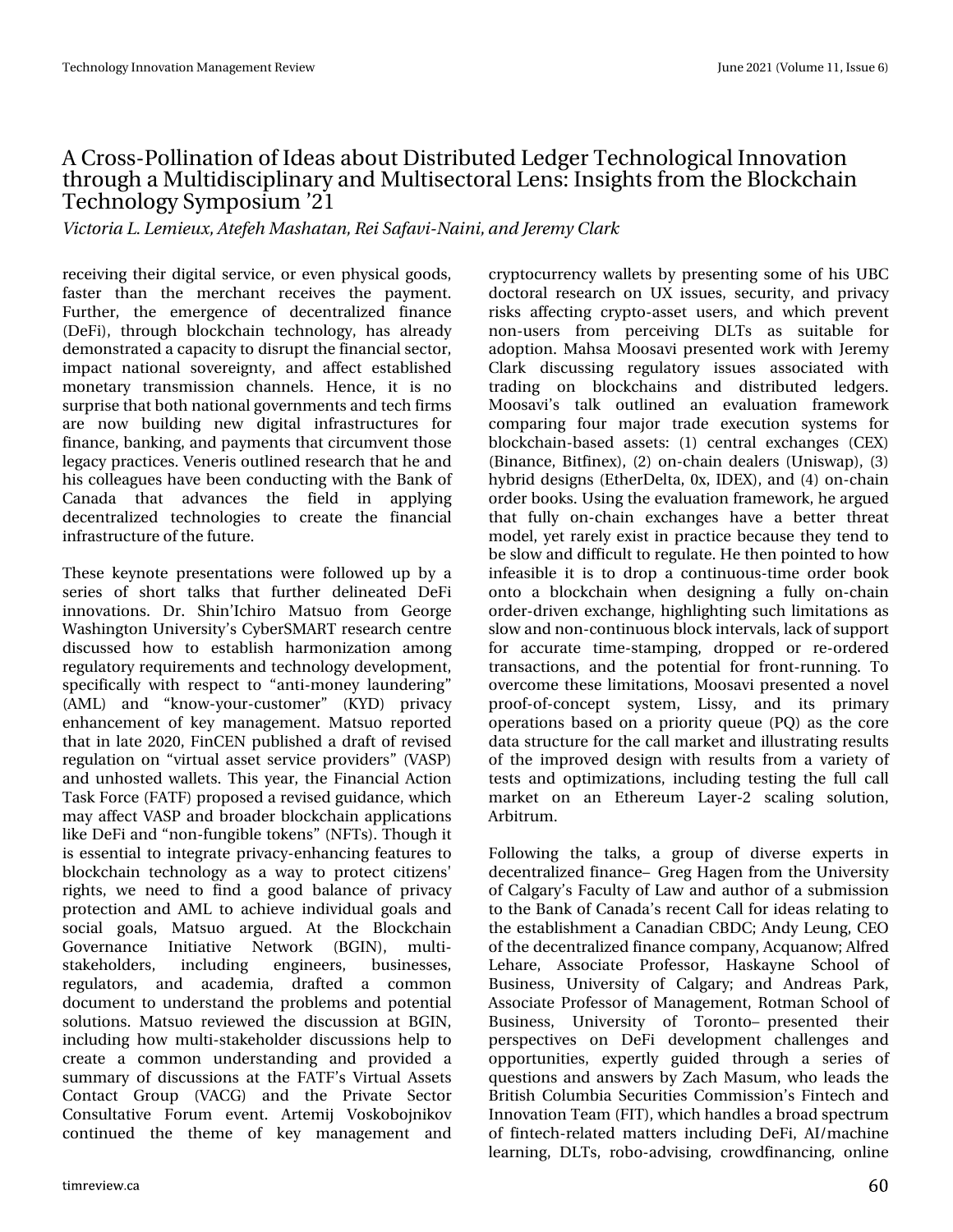### DFurwGSrodgdwlrg rilghdvderxwGlwwlexwhg ChgihuWhfkgrorilfdolggrydwlrg wkur x j k d P x owlglvflsdqduldgg P x owl h fwrudo Chqv=Lqvljkw iur p wkh Earfnfkdlg Whikqrorj |  $\vee$  p srvlxp  $\bullet$ 54

Wdpsib MMn jfvy-Bufgi Nbti bubo-Sfj Tbgbwj. Objoj-boe Kfsn z Drbsl

wudglqj/ dqg rwkhu whfkqrorj|0irfxvhg exvlqhvv  $p$  r gho/1

'%053#.+,'& &'05+5

With iroorzlqj gd| rshqhg lq dq htxdoo| vshfwdfxodu nh|qrwhiurp Mdq Fdphqlvfk/YSriUhvhdufk) Fu|swr dw GILQLWY dog Gluhfwru ri wkh GILQLWY ]xulfk Uhvhdufk Ode1 Kh dovr vhuyhv rq vkh ghfhqwudd}hg lghqwwy eorfnfkdlq Vryulqw Whfkqlfdo Jryhuqdqfh Erdug1 Ehiruh miqlqj GILQLWI/Miq zdv d Sulqfisdo Uhvhdufk Wodii Php ehu dw LEP Uhvhdufk ™] xulfk/ zkhuh kh ohg wkh Sulydf| ) Fujswrjudsk| uhvhdufk wholp dqg z dv d p hp ehu ri wkh LEP Dfdghp | ri Whikqrorj|1 Wkrvh idploidu zlwk uhvhdufk lq fujswrjudsk | zloo eh dzduh ri Fdphqlvfk •v hqruprxv lp sdfwlq wkh ilhog rifu|swrjudsk| +whh/iruh{dp soh/ Fdp hqlvfk dqg Wodqgdhu' 4<<: > Fdp hqlvfk dqg O vi davndi d/ 5334>dag Eufnhoo Fdp halvfk dag Fkha/ 5337/ w qdph naw d ihz ri klv frqwulexwlrqv,1 Fdp hqlvfkw suhvhqvdvlrq vkrzhg klv odvhwuhvhdufk rq wkh klwwru| rifu|swrjudsk| dqg xvh riglvwulexwhg dhgjhuv dv wkh edvlv iru dq -lqwhuqhw frp sxwhu-4 Fdp hqlvk uhfrxqwhg krz/irufhqwxulhv/fulswriudskl kdg ehhq wkh duwr i hqfu|swlqj phvvdjhv/zkloh qrz lw kdvehfrphdqlpphqvhdsrzhuixowrrownh{whqgwkh lqwhuqhww ixqfwlrqddw| iurp frqqhfwlqj eloolrqv ri shrsoh wr dovr suryigiqj plootrqv righyhorshuv dqg hqw.hsuhqhxuvzlwkdsxedffrpsxwhsodwirup1Wklvlv fundwig id uhyroxwirgdul ghz zd wr exlog zhevlwhy hqwhusulvh v| whip v/ Ghl I/ dqg rshq lqwhuqhwvhuylfhv/ derxw zklfk Fdphqlvfk jdyh d pdwhufodw lq fu|swrjudsk|sdvw/suhvhqw/dqgixwsuh1

Fdp hqlvk • v p r uh wkhr uhwlfdowdon z dv ir oor z hg e| Miql Euhagda/Suhvighawriwkh GlilwdoLG) Dxwkhawfdwrg Fr x q flor i Fdqdgd +GLDFF, / z kr suhvhqwhg d uhfhqwo frp sohwhg vxuyh| ri Fdqdgldqv dwwxghv wrz dug wkh dgrswlrqrighfhqwudol}hgLG1Wkhwxxg|irxqgwkdwwkh FRYLG04< sdqghp If kdv udsigo df f hohudwhg Fdgdgldgy rshgghw wr Glilwdol G dgrswlrg/grwlgi wkdw wkuhh0txduwhuv ri Fdqdgldqv ihho wkdw lww lpsruwdqwwr kdyh d yhfxuh/wuxwwhg/dgg sulydfl0 hqkdqflqjgljlwdoLGwrpdnhwudqvdfwlrqvrqdqhvdihq dqg vhfxuho|1Dv jr yhuqphqwrdfur wwkhfrxqwu|irfxv rq srw0sdqghp If uhfryhu|/ lqyhwlqj lq gljIwdo LG p dnhv wur qi hfr qr p lf vhq vh/h vs hfldool ir u vp doodqg phglxp O d}hg exvlghwhy +VP Hv, 1 Iru VP Hv/ wkh

lpsdfwrigljlwdolghqwlw| frxog eh xvhg wr lpsuryh surfhwhy wkdwduh gliilfxowwrgd| 1 Wkly Ivhyshfldool wuxh lq vlwxdwlrqvzkhuh exvlqhvvhvqhhqwrsurylgh surriri lghqwwy wr dqrwkhu exvlqhvv1 Frqvlghulqj wkdw VP Hv dffrxqwiru dssur{lpdwho| 63 shufhqwri Fdqdgd•v ryhudoo JGS + 783 eloolrq FDG,/lizh dvvxph wkdwwkh dyhudih VPH frxog eh maywrgh shufhqwpruh hilflhqw zlwk dffhw wr wuxwhg glilwdolghqwlwy/dgrswlgi glilwdo LGvfrxog uhvxowlqdsrwhqwldo '718 eloolrq FDG ridgghg ydoxh wr VP Hy dgg uhlgyhw phaw ig wich Fdgdgldg hfrqrp  $|1$ 

Wikh vkruw wdony wkdw iroorzhg kljkoljkwhg ydulrxy glp hqvirqv ri gljiwdo LG uhvhdufk dqg dgrswirq/zlwk Plfkdho Fkrorg∾vurxvlqj suhvhqvodwlrq rq wkh qhhg wr surwhfwshuvrqdoo| lghqwlildeoh lqirupdwlrq dqg rqolqh sulydf|/PlnhEurzqriDWEllqdqfldouhfrxqwlqjirxu hduv ri h{shulphqwdwlrq lq wkh mxuqh| wrzdugv dgrswlgi glilwdolghgwlw, lg Doehuwd ohg el DWE/dgg Juhjru| Vdqgvwurp suhvhqwlqjdpruh wkhruhwlfdowdon frgghfwlgjghfhgwudd}hg LGvdggwhfkgrorjlhvzlwkwkh qrwlrq ri —vrfldo pdfklqhv—iluww.duwlfxodwhge| Wlp Ehughuv0Ohh dqg P dun I lvf khwl +4<<<, / f doolgi dwhqwlr q wrdfrgwuxfwlyhiudphzruniru.wklgnlgjderxw.krzwr exigg ehwhuhfry whp y1Wkivsuhvhqwdwirg pdghdedvif dsshdoderxwlqfrplqjrssruwxqlwlhvlqGhlldqggljlwdo Ighqwlwy fxuuhqwoo| dulvlqj yld exvlqhvv hfrv|wwhpv hqdedng e| GOWW/lq sduwlfxodu e| phdqv ri -gljlwdo h{whqvlrq vhuylfhv—wkdwdoorz irupdw joredo vfdolgjri  $g$ hf hqwudd $g$ hg vroxwtr qv1

P duf Nghsshuv/Fklhi Vhfxulw|DufklwhfwdwWHOXV/wkhq ohg sduwflsdqwy wkurxjk d sdqhovhvvlrqzlwkh{shuwvlq wkh duhd rigljlwdoLG=Pdwklhx Fodxgh/FHR riQruwkhuq Egrfn> Grxj Khlqw\pdq/ YS ri Jgredo Wudwhj| dw Vryhuha dag Lavrodu/Fkhwda Skxoo/Dvvrfldwh Odz | hulla F ehwhf x uw/ Whf k q r or j | dqg Gdwd P dqdj hp hqw Odz • Ghor Iwh Chj do Fdqdgd COS/dqg Gduuhoo R.Gr qqhoo'd zhoo0nqrzq ww.dwhj|dqg whfkqrorj|dgylvrurqgljlwdo lghqwly'1 Sdqhoolww srlqwhg wr pdq|gljlwdo.LG surnhfwr loox wudwlgi wkh idfw wkdw ghfhqwudol}hg gljlwdo lghqwlw vroxwlrqvduhqrwrqqlehfrplqjduhdolwy/exwdovrzh fdq qrz vhh wkdwwkh| duh vhwwr dgg uhdo vrfldodqg hfrqrp If ydoxh1

With gd| z udsshg xs z lwk dq hqdjkwhqlqj suhvhqwdwlrq e Wowxld Nxurvdnd/Suhvighqwdgg Fkihi Hinfxwyh Riilfhu/ Nxzdgdwh Lqfrusrudwhg/dqg Wolwwxl Qdulwd/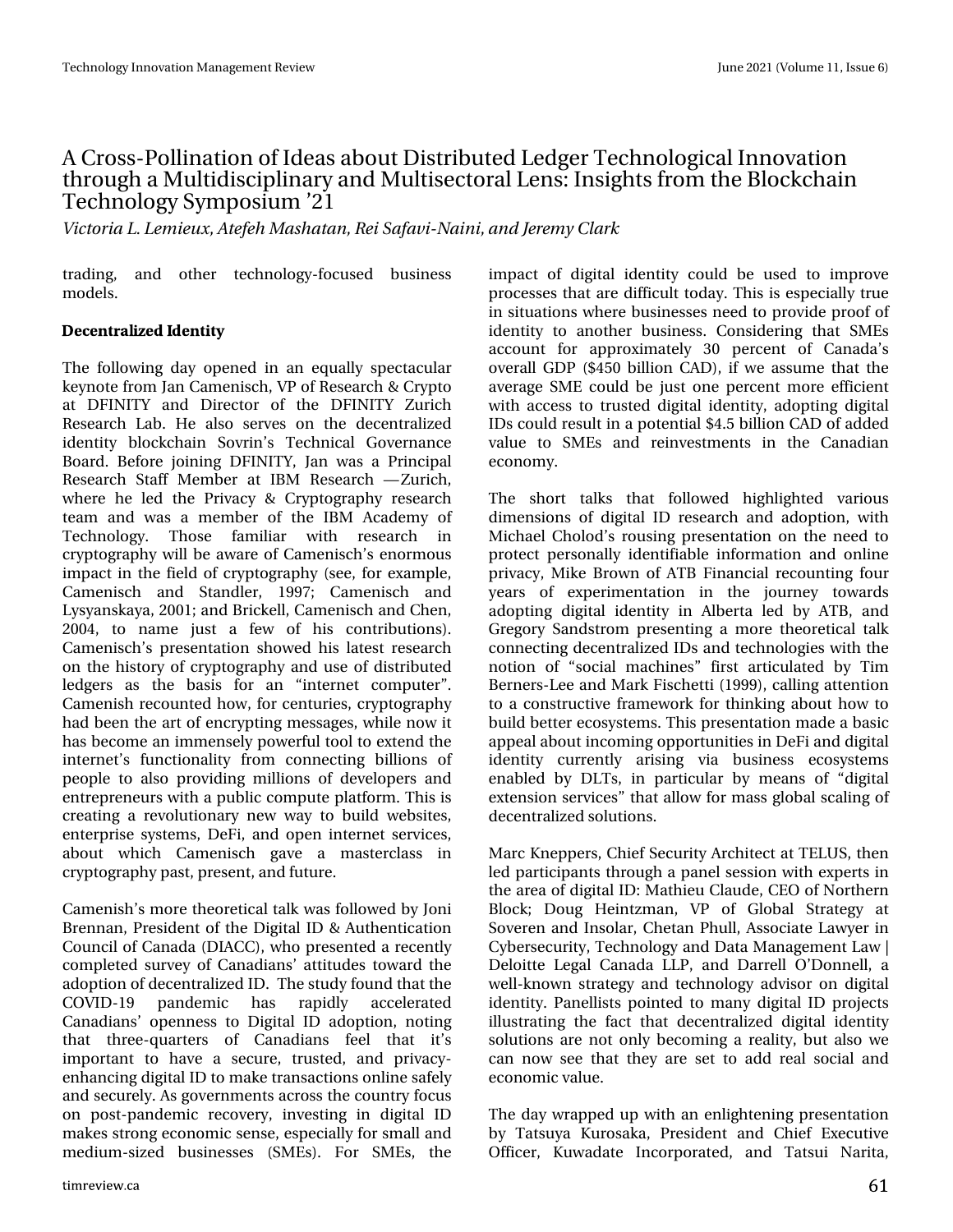### DFurw0Srodgdwlr g r i Lghdv der xwGlwwlexwhg Chgj huWhfkgrorj lfdoLggrydwlrg when x j k d P x owlglvf lsold qdd ddg P x owl whf wr udo Ohqv=Lqvlj kw iur p wkh Eor f nf kdlq Whf kqr  $\sigma$  j | V| p sr vlxp  $\bullet$ 54

Wjdupsjb M/ Min jf vy-Buf gfi N bti bubo-Sfj Tbgbwj. Objoj-boe Kf sfin z Drbsl

Fr xqf loor uir uFr p shwlwlr q Sr olf | lq Glj lwdoHf r qr p | / Fdelghw Vhf uhwduldw/ Mdsdq/ suhvhqwlqj r q glj lwdo LG ghyhorsp hqwr lq Mdsdq dqg fdodqj iru joredo f r ooder udwlr q r q uhvhduf k dqg lp sohp hqwdwlr q1 Dgglwlr qdoj or edoshuvshf wlyhv riihulqj ihhgedf n z huh sur yighg e| Yr onhu Vnz duhn/ Sur ihvvr u ir u Hp ehgghg V| vwhp vdqg Khdg r i wkh Uhvhduf k dqg WudqvihuFhqwuh ir u Glj lwdoExvlqhvv Sur f hvvhv dwKdp exuj Xqlyhuvlw| / dqg Ylf wr uld Ohp lhx{/ Dvvr f ldwh Sur ihvvr u r i Duf klydo Vf lhqf hdqg Fr 0Ohdg r i Eor f nf kdlqCXEF dwXEF1

' %053#.<del>+</del>;' & '#.5\*

Lwlv qr vxusulvh/ j lyhq kr z wkh j or edosdqghp lf kdv frqfhqwudwhg shrsohv• dwwhqwlrq rq wkh qhhg wr lqqr ydwh lq khdowkf duh/ wkdw wkh wklug EWV •54 gd| ir f xvhg r q ghf hqwudol}hg khdowk/ z klf k suhvhqwhg hylghqfh ri uhp dunded dgydqfhp hqw lq wklv vhfwru r yhuwkh sdvw| hdu1 Gu1Fkdqgdqd Xqqlwkdq/ Dvvr f ldwh Sur ihvvr u/ Wr uuhqv X qlyhuvlyl Dxvwuddd/ dqg FLVR2FWR Olihj xdug Glj lwdoKhdowk/ r shqhg wkhvhvvlr q e| vkdulqj lqvlj kwv iur p khulqyr oyhp hqwlq Dxvwudoldq/ Fdqdgldq/ dqg Z r ung Khdowk Rujdql}dwlrq lqlwldwlyhv ir f xvhg r q wkh xvh ri eorfnfkdlq dqg glwwulexwhg ohgihu whf kqr or j lhv lq j or edo glvhdvh vxuyhloodqf h1 Gu1  $X$ qqlwkdq qrwhg krz/joredoo|/eorfnfkdlq whfkqrorj| lv ehlqj xvhg wr hqfr xudjh fr qvxp hu0f hqwuhg khdowk f duh dqg idf lolwdwhuhp r whkhdowkf duhp dqdj hp hqw1Vkh duj xhg wkdwvr p h lqlp lwdeoh ihdwxuhv wkdwuhqghu wklv whif kqror j| dq h{f hoohqwf dwdd, wlq khdowkf duh lqf oxgh lw delolw| wr ydolgdwh wudqvdfwlrq sur f hwhv/ suhyhqw v| vwhp idloxuhiur p dq| vlqj ohsr lqwr i wudqvdf wlr q/ dqg dssur yh gdwd vkdulqj z lwk r swlp dovhf xulw| 1Lq p dq| f r xqwulhv/ vkh qr whg/ kr vslwdov duh douhdg| xvlqj eor f nf kdlq lq hohf wur qlf p hglf douhf r ug v| vwhp v/ z kloh khdowk surih wir qdov ohyhudih wich dssurydo ri gdwd vkdulqj dv d ehvwp hwkrg ir u shhu frqvxowdwlr qvzlwk sdwhqw hqj dj hp hqw1 Lq wkh fxuuhqw fr qwh{w/ Gu1 Xqqlwkdq duj xhg wkdweor f nf kdlq kdv wkh sr whqwldowr vwuhqj wkhq glvhdvh vxuyhloodqf h v| vwhp v gxulqj r xweuhdnv vxf k dv wkh VDUV0Fr Y05 r xweuhdn/ z klf k uhvxowlq khdowk hp huj hqf lhv1 Wkh eor f nf kdlq v| vwhp hqdedhv fodvvlillqi khdowk vhf xulw| frqf huqv/ dqdd vlqj suhfoxvlrq phwkrgv/dqg idflolwdwlqj udslg dqg lp sdf wixo ghf lvlr q p dnlqj 1 Wkh sr whqwldo ir u glvwulexwhg khdowk vr oxwlr qv wr vwuhqj wkhq khdowk f duh v| whp v dqg uhgxfh wkh joredo exughq riglyhdvh/ p r uwdolw|/ dqg p r uelglw| lv ehlqj uhvhduf khg dur xqg

wkh z r uog/ dqg vwdqgv wr p dnh dq hqr up r xv f r qwulexwlr q wr wkhehwhup hqwr i j or edokhdowk1

Gu1 Z hqg Fkduohv/ Fklhi Vflhqwilf Riilf hu dw ExuwLT/ qh{w suhvhqwhg wkh frqfhsw ri —Hwklfv e| Ghvljq—/ gudz lqj xsrq z run glvf xvvhg lq Fkduohv hwdo1 +534<,1 Vkh duj xhg wkdwdv f r p p huf ldoeor f nf kdlq r uj dql}dwlr qv ghyhor s eor f nf kdlq sodwir up v ir u khdowkf duh/ wkhvh r uj dql}dwlr qv vkr xog eh p lqgixo r i sdwlhqw0f hqwhuhg ghvljqv dqg qhhg ir u gdwd sur whfwlr q1Wkhvh sulqflsohv wkhq lqioxhqf h ghf lvlr q sr lqwv ir u p d{lp l}lqj gdwd df f hvv/ f r qwur o/ dqdo| wlf v/ dqg hqj dj hp hqw1Vkh z hqwr q wr glvf xvv wkh hwklf do sulqf lsohv/ f kdoohqj hv/ dqg rssruwxqlwlhv iru uhvsrqvledh ghvljq dqg lp sohp hqwdwlr qv r i ghf hqwudol}hg khdowk whf kqr or j lhv edvhg r q uhdo0dih h{shulhqfhv z lwk wkh lp sohp hqwdwlr q dqg r shudwlr q r i eor f nf kdlq vroxwlr qv lq d z lgh ydulhw| r i j or edof r qwh{ wv1Gu1Fkduohv• j hqhur vlw| lq vkdulqj d z lgh ydulhw| r i vwudwhj lhv dqg vr oxwlr qv iur p khu r z q h{shulhqfhzdv sduwlfxoduo| dssuhfldwhg e| sduwlflsdqwv/ slfnlqj xs lwxhv lqyroylqj wkh dvvxudqfh ri gdwd dff xudf | dqg idlu uhsuhvhqwdwlrq ri lqglylgxdov lq uhodwlr q wr khdowk gdwd uhfrugv wwr uhg  $-$ r q f kdlq $-$ 1

I r oor z lqj wkh nh| qr whv/ wkuhh vkr uw wdonv h{hp solilhg vr p h r i wkh ghyhor sp hqwv dqg lvvxhv glvf xvvhg e| wkh nh| qr wh suhvhqwhuv1 Qr hodqqdk Qhxehuj hu suhvhqwhg lqqr ydwlyhz r un ehlqj ohg e| Gu1Olol Olx dwwkh Xqlyhuvlw| r i Z dwhuor r r q dsso| lqj vhoi0vr yhuhlj q lghqwlw| vr oxwlr qv wr dgguhvv f kdoohqj hv idf hg e| wkr vh vxiihulqj iur p ghp hqwld1 Wklv rqjrlqj surmhfw kdv dlp hg wr  $=$  +4, ghyhors d od| ghilqlwlrq ri vhoi0vryhuhljq lghqwlw| +VVL, wkdwlv xqghuvwdqgdeoh wr shuvr qv z lwk ghp hqwld dqg wkhlu f duhj lyhuv/ dqg +5, r ewdlq ihhgedf n iur p wkh ghp hqwld frp p xqlw| shuwdlqlqj wr wkh xvh ri j xdugldqvkls z lwklq wkh f r qwh{ wr i VVL/ lqf oxglqj kr z lw f dq eh dssolhg vshf lilf doo| ir u wkr vh olylqj z lwk ghp hqwld1 Gu1 Qhxehuj hu r xwolqhg wkh uhvhduf k whdp •v wz r 0skdvh vwxg| / z lwk wkh iluvw skdvh f r qvlvwlqj r i f r qf hswghyhor sp hqwwkdwlqyr oyhg d vhduf k r i wkh j uh| dqg vf kr oduo| olwhudwxuh/ f r qgxf wlqj lqwhuylhz v/ dqg ir f xv j ur xsv lqf oxglqj shuvr qv z lwk ghp hqwld dqg wkhlu f duhj lyhuv1 Nh| hohp hqwv r i VVL klj kolj kwhg e| sduwlf lsdqwv dqg lq wkh olwhudwxuh lqf oxghg glj lwdo lghqwlw| / ghf hqwudol}hg dxwkrulw| / rz qhuvkls dqg fr qwur o/ sulydf | dqg vhf xulw| 1Wklv z dv f dswxuhg lq d vkr uwylghr iru nqrzohgjh wudqvodwlrq ^5`1 Wr p hhw wkh vhfrqg r emhf wlyh/ wkh whdp wkhq f r qgxf whg vhp l0vwuxf wxuhg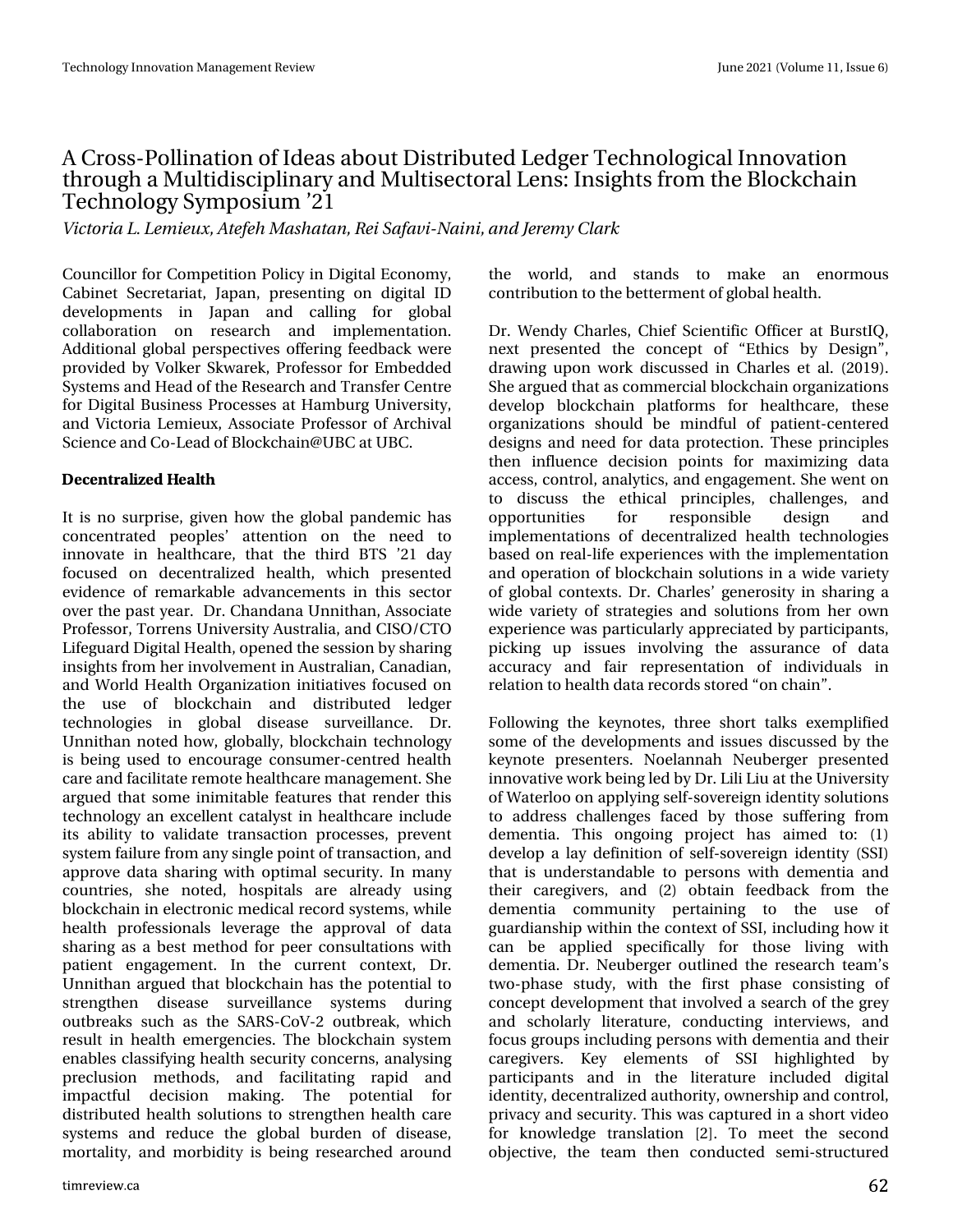### DFurwGrodgdwlr q r i Lghdv der xwGlvwulexwhg Chgi huWhfkgror j lfdoLggrydwlr q when x j k d P x owlglvf lsold qdd ddg P x owl whf wr udo Ohqv=Lqvlj kw iur p wkh Eor f nf kdlq Whf kqr  $\sigma$  j | V| p sr vlxp  $\bullet$ 54

Widupsib M/ Min jf vy-Buf gfi N bti bubo-Sf j Tbgbwj. Objoj-boe Kf sfin z Drbsl

lqwhuylhz v z lwk shuvr qv olylqj z lwk ghp hqwld/ f duhj lyhuv/ p hp ehuv ri lqgxvwul/ dqg frp p xqlw r uj dql}dwlr qv iur p Fdqdgd/ wkh Xqlwhg Vwdwhv/ wkh Xqlwhg Nlqj gr p / wkh Qhwkhuodqgv dqg Dxvwudold1 Uhvxow z huh glylghg lqw wkuhh f dwhj r ulhv= $+4$ , f xuuhqw j xdugldqvkls sudfwlf hv/ +5, sr whqwldo ehqhilw dqg dp lwdwlr qv ri VVL rq jxdugldqvkls/ dqg +6, f r qvlghudwlr qv uhj duglqj j xdugldqvkls dqg VVL1 Wkh ilqglqj v iur p wklv sur mhf wz looeh xvhg wr ghwhup lqh wkh ihdvlelolw| ri lqwhjudwlqj VVL wr dvvlvw lq froohfwlqj ydoxdeoh gdwdiur p p lwlqj shuvr qv z lwk ghp hqwld1

D vhf r qg vkr uwwdon z dv suhvhqwhg e| Gu1Ur e I udvhu/ FHR ri P r ohf x odu \ r x / dq DL0gulyhq shuvrqdol}hg khdowkf duh f r p sdq| 1 Gu1 I udvhu qr whg wkdw r qh r i eor f nf kdlq•v nh| dssolf dwlr qv kdv ehhq wr ghf hqwudol}h wkh p dqdj hp hqwr i sulydf | 1Eor f nf kdlq sur wr f r ov vxf k dv K| shuohgj hu•v Lqg| dqg Dulhv/ wkh sodwir up xvhg wr ghyhor s P r ohf xodu \ r x•v qr yho eor f nf kdlq vr oxwlr q/ P | SG{/z klfk lvehlqjghyhor shg lq frooder udwir q z lwk wkh Xqlyhuvlw| ri Eulwhuk Fr oxp eld dqg Vwr qhSdshu/ z lwk ixqglqj vxssr uw iurp Fdqdgd•v Glj lwdo Whf kqr  $\sigma$  j | Vxshuf oxvohu/ kdyh ehhq vshflilfdool ghvlj qhg wr j lyh xvhuv f r qwur or yhuwkhlukhdowk gdwd wr df klhyh ghf hqwudol}hg sulydf | p dqdj hp hqwdqg vhf xuh gdwd vkdulqj 1 Wkh vr oxwlr q ghvlj q j lyhv xvhuv f xvwr g| dqg fr qwur or yhu wkhlushuvr qdokhdowk gdwd fuhghqwldov lq d p dqqhu wkdw ixqgdp hqwdoo| uhvshf w xvhuv• sulydf | 1Qhyhuukhdow/ lwww.org z v ir udqq lqf hqwlyl}hv wkh vkdulqj ri yhulildedh fuhghqwldov wkdw frqwdlq shuvr qdo khdowk gdwd wr dgydqfh nqrz ohgjh lq dq hfrv| whp ri p xwxdoo| ehqhilfldo khdowkfduh sduwqhuvklsv1

I lqdoo| / Gu1P dun P duw| / Gluhf wr ur i wkh Dul}r qd Fhqwhu iru Wredffr Fhwdwirg dqg Dwlwdqw Surihwru ri Sudf wifh lq wikh P ho dqg Hqlg ] xfnhup dq Froohjh ri Sxedf Khdowk dwwkh Xqlyhuvlw ri Dul}r qd/ suhvhqwhg rq wkh vxlwdeldw| dqg dssolfdwlrq ri eorfnfkdlq whf kqror j| lq d xvh f dvh dlp hg dw hqfr xudjlqj vp r nlqj f hvvdwlr q1 Slf nlqj xs r q hduolhu wkhp hv glvf xvvhg e| Gu1Xqqlwkdq/ Gu1P duw} qr whg wkh j or edo skhqrp hqrq ri shrsoh idflqj dq lqdelolw| wr dff hvv suhyhqwlyh/ sr sxodwlr q0edvhg khdowk f duh vhuylf hv hiilf lhqwo| dqg hiihf wlyho| 1 Dgglwlr qdof kdoohqj hv z huh lghqwilhg lq duhdv z lwk olp lwhg df f hw wr whf kqr  $\sigma$  j | dqg vf duf h ilqdqf ldouhvr xuf hv1Lqir up dwlr q whf kqr or j | kdv hqdedhg khdowk f duh sur ylghuv wr lp sur yh sdwhqw df f hvv wr suhyhqwlyh vhuylf hv1Kr z hyhu/ z khq sur ylghuv uho| r q h{ whuqdof duh sur ylghuv wr sur ylgh vxf k vhuylf hv/ j dsv sr whqwldoo| dulvh z khq gholyhulqj vhuylf hv lq d wlp ho| p dqqhu wkdw f dq lqioxhqf h dgkhuhqf h lq wkh sdwhqwsur judp 1 Gu1P dw) kljkoljkwhg wkhvh fkdoohqjhv lq wkh f r qwh{ w r i wkh Dul}r qd Vp r nhuv\* Khosolqh +DVKOlqh,/ d wr edf f r f hvvdwlr q vhuylf h sur ylghuor f dwhg lq Dul}r qd wkdwghdyhuv hgxf dwlr q/ ehkdylr uf kdqj h/dqg skdup df r wkhuds| lqwhuyhqwlr qv wr vxssr uw vxf f hvvixo t xlwdwwhp swv1Kh h{soruhg wkh yldelolw| rilp sohp hqwlqj d GOW0edvhg duf klwhf wxuh wr iloo wklv j ds lq sdwlhqw hqur oop hqw ir u lp sur ylqj sdwlhqw sur j udp dgkhuhqf h dqg t xlwr xwfr p hv ir uDVK Olgh f dhqwr1

Gxulqj wkh odvw sdqho vhvvlr q/ Hyj xhql Or xnlsr xglv/ Fklhi Whf kqr  $\sigma$  j | Riilf hu/ Fdqdgd•v Glj lwdo Whf kqr  $\sigma$  j | Vxshufox whu>Fkdqj Ox/Sr wgrfwr udo Uhvhdufk Ihoorz/ Xqlyhuvlw| ri Eulwluk Fr oxp eld>Oxf| \dqj / Fr p p xqlw| Gluhf wr u/ Fr ylg04< Fuhghqwldov Lqlwldwlyh>dqg U1P r kdq Wdqqlux/ Surihvvru/ Xqlyhuvlw| ri Dul}r qd/ doovkduhg wkhlu lp suhvvlr qv dqg lqvlj kwv r q wkh vwdwh r i f xuuhqw whf kqlf do/ dgr swlr q/ dqg uhj xodwr u| f kdoohqj hv/ dor qj z lwk h{lvwlqj r ssr uwxqlwlhv lq wkh duhd r i ghf hqwudol}hg khdowk1 Wkh sdqhoolvwv xsgdwhg sduwlf lsdqwv r q wkh j or edo ghf hqwudol}hg khdowk odqgvf dsh/ glvf xvvhg qhz xvhv/sulphpryhuv/lqgxvwu| ohdghuv/hduo| dgrswhuvdqg wkh xqlt xh f kdoohqjhv ri uroolqjrxwd qryho hp hujlqj whf kqr or j | lq d vhf wr u wkdwlv qr wnqr z q ir u dgr swlqj lqir up dwlr q whf kqr or j | lqqr ydwlr qv1

Wikh gd| •v ilqdovhvvlrq riihuhg lqirup dwlrq derxwWikh Xqlyhuvlw| ri Eulwick Froxp eld•vqhz p lf ur 0f huwlilf dwh lq –Eor f nf kdlq Lqqr ydwlr q dqg Lp sohp hqwdwlr q% ^6`/ d sduw0wlph surjudpghvljqhg iru surih vvlrqdov zkrqhhg wr lghqwil/dwhw/dqg ohdg eor f nf kdlq lqlwdwlyhv1Wklv sur j udp uhsuhvhqwv r qh r i d j ur z lqj qxp ehu r i qhz eor fnfkdlq surjudp v dqg hgxfdwlrqdo riihulqjv qrz dydlodeoh dfur vv Fdqdgd dqg jor edoo| ^7`1

' %053#.+;' & 622.: \*#+0

Wikh ilqdonh| qr wh z dv gholyhuhg e| dqr wkhulqwhuqdwlr qdo oxp lqdu| lq wkh ilhog/ Gu1Dj j hor v Nld| ldv/ Fkdlulq F| ehu Vhf xulw| dqg Sulydf| dqg Gluhf wr u r i wkh Eor f nf kdlq Whfkqrorj| Oderudwru| dwwkh Xqlyhuvlw| ri Hglqexujk1 Gu1 Nld| dv ir f xvhg klv suhvhqwdwlr q r q –Uhwklqnlqj Lqirup dwlrq Whfkqrorj| Vhuylfhv dv Lqfhqwlyh Gulyhq Frooderudwlyh V| whp v $\neq$  slfnlqj xs rq wkhp hv iurp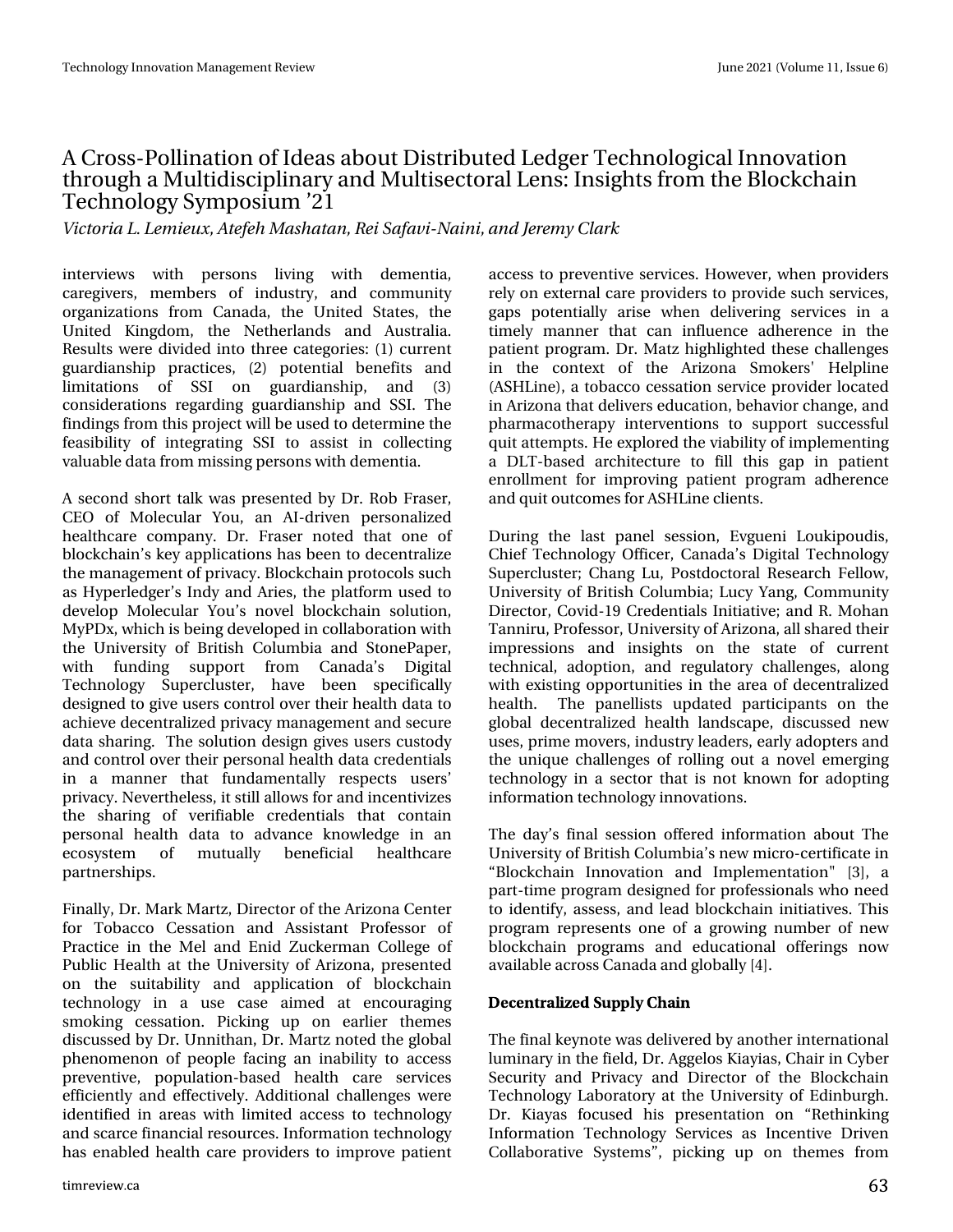### DFurwGSrodgdwlrg rilghdvderxwGlwwlexwhg ChgihuWhfkgrorilfdolggrydwlrg wkurxjkdPxowlglvflsoloiduldggPxowlvhfwrudoOngv=LqvljkwriurpwkhEorfnfkdlg Whikqrorj |  $\forall$  p srvlxp  $\bullet$ 54

Widpsjb MM njfvy-Bufgfi Nbtibubo-Sfj Tbgbwj. Objoj-boe Kfsfn z Drbsl

Vdggwurp •v volon rg —vrfldo pdfklghv—1 Zlvk wkh lqwurgxfwlrg ri Elwfrlgdggeorfnfkdlgwhfkgrorj|/Gu1 Nid dv grwhg/zh duh z lwghwlgi wkhiluwwh {dp soh ridg lqirup dwirq whfkqrorj vhuylfhghsor | hgyld rshq dqg lqf hqwlyhQgulyhq sduwlf Isdwlrq1Ylhz hg lq wklv olj kw/wkh LW vhuylfh hp hujhv rxwri vhoid qwhuh w iurp frp sxwhu grgh rshudwruw z krhoguroowkhp vhoyh v w vxssruw wkh v|whp • rshudwtrq/zklfk wkh| gr lq h{fkdqjh iru uhz dugv sur yighg e| wkh v| whp • v gij iwdo + ru fu| swr, fxuuhqf|1Lq klv volon/Nid|ldv idnvkhq rxwwklv dssurdfk dvd qryhosdudgljp ir u ghsor|lqj jhqhudosxusrvh LW vhuylf hv/ glvf xvvlqj ghvljq fkdochqj hv dqg xvh fdvhv eh|rgg ilgdgfldo wudgvdfwlrgv/ vxfk dv dgrg|prxv frp p xqlfdwr gydgg vxssol fkdlg p dgdj hp hgwl

Vhuj hl Ehdhdy/ HYS dqg Fklhi Vwdwhj | Riilf hu ir u GOW Odev/lv dq hp hujlqj ohdghulq dssollqj eor fnfkdlq wr hqwhusulvh gdwd pdqdjhphqw/iru zklfk klv wdon surylghg dg ryhuylhz 1 Kh pdgh wich srlgw widw qrzdgd|v frp sdqlhv grq wfrp shwh> vxssq fkdlqv gr 1 Exvlqhw ohdghw qhhg w uhdol}h wkh ydoxh ridjlolw| lq d p r ghuq hf r q r p | / hvshfldool dv z h suhsduh ir u uhfryhu| iurp d joredo sdqghplf1 Gljlwl}dwlrq/ dxwrpdwrg/dggeorfnfkdlgduhnh|frgvlghudwrgvdv frpsdqlhv dwhpsw wr vkdyh frwwr dqg Ipsuryh hiilflhqf|/ dffruglqj wr Eholdhy/ zkloh -k|shu0 dxwrpdwlrq—lvjudeelqjkhdgolqhvdurxqgwkhzruogdv frp sdqlhvehfrphpruhqhwzrunhg1Dnh|fkdoohqjh z lwk p xowlsoh sduwth wkdwghhg wr z r un wrjh wkhul v k r z wr hqw.uh wkdw lgirupdwlrg lv uholdeoh/wuxwolg/ dxglwdedn/vhfxuh/dqgfdqeh vkduhgdprqjsduwlhv1 Ehddhy ylhz v eorfnfkdlq Oedvhg qhvzrun v dv kdylqj wxuer errwwsrzhu iru k|shu0dxwrpdwlrq/lqwkdwwkh| hvvdedvk wdpshu0surri uhdo Wp h gdwd0vkdulqj ghwzrunv1 Frxsohg zlwk ixool dxwrpdwhgh{hfxwlrq wkdwx vhv vp duwfr qwdfwl/glwulexwhg ohgihuv riihu wkh prww hiihfwlyh irxqgdwlrq wrgd| iru eulqjlqj lqghshqghqw p dunhw sduwfisdqw w jhwkhu'z kloh plqlpl}lqj wkh ryhukhdg exughq ridgplqlwudwlrq/ dag vlp sdillaj exvlahv sur f hvvhv1

With vkruwwdon v wkdwiroorzh g slfnhg x srq wkh nh|qrwh wkhp hv1P If kho Chid xow wdongly fx what with fkdoongihv ri ghfhqwudol}hg lqirup dwirq pdqdjhphqw/zkhq p dqdjlqj frqwhqwdv sduwri qhwzrun wudqvdfwlrqv1 Wudqvdfwlrqv rq d GOW pd| uhtxluh vxssruwlqi grfxphqw/iruh{dpsdn/skrwrv/uhihuhqfhgrfxphqw/ rudfwxdofrqwudfwr1Wklvw|shrihdnfwurqlffrqwhqwkdv

w|slfdoo| ehhq woruhg dqg pdqdjhg rq frqwhqw p dadjhp hawylwhp v wkdwlafoxah hakdafha ihdwsuhy/ vxfk dv grfxphqwyhuvlrg frgwurd phwdgdwd wdjilgi/ dqg wikh uhwhqwlrq dqg glvsrvlwlrq ri uhfrugv1 Chjdxow kljkoljkwhg vhyhudo lvvxhv ri Ipsruwdqfh dv GOWV ehfrph dq lqfuhdvlqjql srsxodu phwkrg wr frpsohwh wudqvdfwlrqv dqg vkduh lqirup dwlrq/vxfk dvzkhwkhu hohfwurglf grfxphgwy vkrxog eh wwruhg gluhfwo| rg d eorfnfkdlq/rulqd vxssruwlqjfrqwhqwpdqdjhphqw v|whp +hlwkhuzlwkdwudglwlrqdov|whp rudglwwlexwhg www.udjhv|whp,/wkhqhhgwrfrqvlghuzkhwkhuxsgdwhv wr vxssruwlqj grfxphqwr zloo eh grqh zlwklq dq h{lwwlqi/frpsohwhg/rughzwudqvdfwlrq/dqgwkh uhwhqwlrq dqg glvsrvlwlrq riuhfrugv jryhughg el ohjdo dqg uhj xodwru| uht xluhp hqwr1Prkdphg Vdghjk Vdqjdul/ d srwgrfwrudouhvhdufkhulqwkh F|ehuvhfxulw|Uhvhdufk Ode +FUQ, dw Whg Urjhuv Vfkrrori Pdqdjhphqwdw Ulhuvrg Xglyhuvlyl/ suhvhqytng zrun zlyk. Dythihk P dvk dvda r q exlogiqi uhvidhqf h wkurxjk ghfhqwudd}dwlrq dqg d gdwd0gulyhq dqdqivlv ri eorfnfkdlg Ipsolfdwirgviru vxssol fkdlg uhvlolhgfh1Gu1 Mikq Whihq/Dwrfldwh Surihwru) Gluhfwru ri wkh Eudgykdz Uhyhdufk Lglwdwyh Ig Plghudov dgg Plglgi +EULPP, dw Wkh Xqlyhuvlw| ri Eulwhuk Froxpeld glvfxvvhg dsso|lqj GOW lq wkh frqwh{wrivxwodlqdeoh plqlqj/revhuylqjwkdwwkhplqlqjvhfwrulvrqwkhfxvs riwkheljjhwwsurgxfwlrqvxujhlqklwwru|gulyhqe|wkh qhhg iruphwdov dv wkh joredohfrqrp | vkliw wr hohfwulf srzhu1Dffruglqj wrwkh Zruog Edqn zh zloo qhhg dv pxfkfrsshulqwkhqh{w63|hduvdvzhkdyhsurgxfhq lq wkh hqwluh klwwru| ri kxpdqlw|1 Lq idflqj wklv fkdochqjh/wkhplqlqjvhfwrukdvehfrphdqlqqrydwlyh dgrswhu rieorfnfk dlq whfkqrorj| lq wkuhh pdlq duhdv1 Iluww/pdnlqj wudqvdfwlrqvehwzhhq surgxfhuvdqg fxwrphw pruh hiilflhqwl Wklvlv kdsshqlqjqrz dqg ehlgj xvhg iru exon pdwhuldov olnh lurg ruh 1 Vhfrgg/ frruglqdwlqj lqsxwv dqg lqirupdwlrq lq plqlqj rshudwirqv1 Wklv dowr Ipsuryhv exvlqhvv surgxfwlylwy/ zkloh kdylqj wkh srwhqwldo wr pdnh plqlqj lqwr d exvlqhw ri qhwzrunv dqg frqvruwld/pxfk olnh wkh dhurvsdfh lqgxwwd,1 Odwwol/eorfnfkdlq kdv juhdw srwhqwldoerwk wr doorz fxwwrphuv wr vhh wkh surgxfw klworu| rizkdwwkh| duh ex|lqj dvzhoo krz lwzdv surgxfhg1Wklvkdvsrwhqwldoirueudqglqjvrphphwdo surgxfwrdv⊣juhhq—ru⊣dluwudgh—1

Dforvigj sdghovhvvirg ohge cul Dwhihk Pdvkdwdgdgg ihdwxulqj Gu1 Khqu| Nlp/Dvvrfldwh Surihvvru ri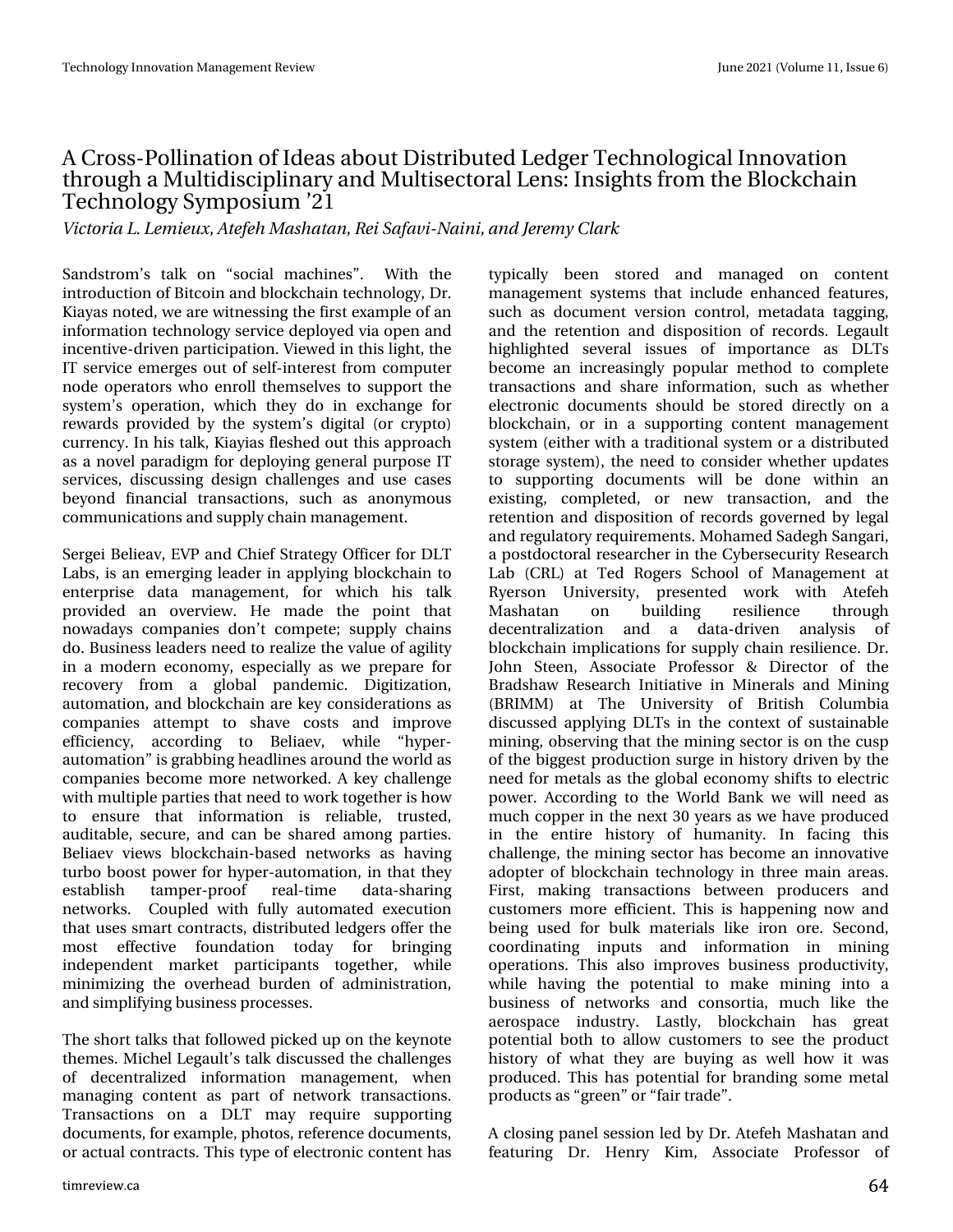### DFurwGrodgdwlr q r i Lghdv der xwGlvwulexwhg Chgi huWhfkgror j lfdoLggrydwlr q when x j k d P x owlgl vf lsol q duld dqg P x owl whf wr udo Ohqv=Lqvlj kw iur p wkh Eor f nf kdlq Whf kqr  $\sigma$  i | V| p sr vlxp  $\bullet$ 54

Wdpsib MM n jf vy-Buf gi N bti bubo-Sf j Tbgbwj. Objoj-boe Kf sf n z Drbsl

Rshudwlr qv P dqdjhp hqw dqg Lqirup dwlrq V| whp v/ Fr 0Gluhf wr u' Eor f nf kdlq Ode > Sdwulf n P dqglf / FHR/ P dyhqqhw> Huln Yddt xhwh/ Fdqdgldq Eor f nf kdla Vxsso| Fkdlq Dwr f Idwlr q>dqg SdxoKr uedo/ Sduwqhudw Ehuhvnlq ) Sduu OOS/ fryhuhg wkh fxuuhqwwdwh riwkh vxsso| f kdlq lqgxvwu| / iur p sur f xuhp hqwdqg or j lvwlf v wr wudqvsr uwdwlr q1 Hdf k sdqholvw guhz xsr q wkhlu h{ shuwlvh dqg h{ shulhqf h wr duwlf xodwh vr p h vxsso| f kdlq p dqdj hp hqw vkr uwf r p lqj v wkdw f r xog eh dgguhvvhg e| wkh ghf hqwudol}lqj sur f hvvhv diir ughg e| eor f nf kdlq whf kqror j| 1 Fur w Owhf wlr qdo f kdoohqj hv vxf k dv sdwhqwlqj lqwhoohf wxdo sur shuw| wkdwwr xf khv p xowlsoh mxulvglfwlr qv/odfn rilqwhurshudelolw| dp rqj vxsso| f kdlq sodwir up v/ j r yhuqdqf h lvvxhv/ dqg vwdqgdugl}dwlr q j dsv z huh dp r qj wr slf v wkdw z huh h{ whqvlyho| glvf xvvhg gxulqj wkh vhvvlr q lq wkh vshf lilf frqwh{wri vxsso| fkdlq p dqdjhp hqw1 Ilqdoo|/ wkh sdqholvw vkduhg wkhlu ixwsuh ylvlrq iru ghf hqwudol}hg vxsso| f kdlqv/ glvf xvvlqj er wk whf kqlf do dqg qr q0 whi kqlf dof kdoohqj hv wkdwqhhg wr eh dgguhvvhg ehir uh vxsso| f kdlqv f dq p r uh ixoo| ohyhudj h wkh sr whqwldor i ghf hqwudd}dwlr q1

#### 10%64+10

EWV •54 ghp r qvwudwhg kr z wkh sdvwir xu wr ilyh | hduv• uhvhduf k dqg ghyhor sp hqwkdv j lyhq ulvh wr p dq| qhz yhqwxuhv dqg lqlwdwlyhv wkdwduh eulqj lqj z kdwz huh dw r qh whp h r qo| wkhr uhwlf dolghdv lqwr sudf wlf douhdolwlhv1 What vhz kr p lwhg wdniqi sduwig wkh EWV •54 hyhqwp d z lvk wr uhylhz uhfruglqjv ri wkh vhvvlrqv wkdw duh dydlodeoh r qolqh ^8`1EWV•4; z dvqr wdeo| p dunhg e| wkh j hqhudwlr q dqg sur dihudwlr q ri d z lgh ydulhw| ri xvh f dvh Ighdv ir u dsso| lqj eor f nf kdlq dqg glvwulexwhg ohgj huwhf kqr or j lhv1EWV•53 vdz p xf k p r uh wdon der xw dgr swlr q/ exw iurp d sulp dulo| wkhr uhwlf do  $-\sigma$  r nlqj dkhdg— vwdqgsr lqw1 EWV •54 z hqw ixuwkhu wr ghp r qww.dwh wkh jurzlqj p dwxulw| ri ghf hqwudol}hg vr oxwlr qv/ lqf oxglqj glvf xvvlr qv r i uhdosur mhf wv/ uhdo fkdoohqjhv/ dqg uhdo rssruwxqlwlhv iru frplqj dssolf dwlr qv1

With p xowlglvflsdigdulw| ri with f kdoohqj hv dqg with uht xluhp hqw ir u f ur vv0sr oolqdwlr q r i lghdv wr wdf noh wkhvh f kdoohqj hv duh dovr hylghqw1Whf kqlf dolqqr ydwlr q p xvwj r kdqg lq kdqg z lwk or f dodqg qdwlr qdosr olf | ghyhor sp hqw/ dv z hoo dv vr f ldo lqqr ydwlr q li dgydqf hp hqwv vxfk dv FEGFv/ joredo lqwhuqhw f r p sxwhuv/ shuvr qdol}hg khdowkf duh sr z huhg e| eor f nf kdlqv/dqg glvwulexwhg ohgi hu0edvhg joredovxsso f kdlq hf r v| vwhp vduh wr vxf f hhg r q dp dvv vf doh1

Z lwk wkh h{f lwhp hqwr i EWV •54 qr z dwd f or vh/ z h dz dlw z lwk hdjhu dqwlflsdwlrq EWV •55/wr eh krwwhg e| wkh Xqlyhuvlw| r i Fdoj du| 1Z lwk wkh sdfhrilgqrydwlr q lq wkh vsdf h r i ghf hqwudol}hg dqg glvwulexwhg whf kqr or j lhv/ z h duh frqilghqw wkdw wkh uhvhdufk dqg ghyhorsphqwv ihdwxuhg dw wkh qh{w EWV hyhqw z loo ghp r qwwudwh fr qvlghudedn ixuwkhudgydqf hp hqw/ hvshfldoo| li EVW •54 kdv ehhq vxff hwixodv d –fur w0sroolgdwr u—wlyp xodwlqjd –P hglf l Hiihf w— wkdw f uhdwhv qhz f r qqhf wlr qv dqg qhwz r unv r i lqqr ydwlr q dp r qj sduwlf lsdqwv1

#### $+0-4$

- ^4` EWV•4; suhvhqwdwlr qv f dq ehir xqg dw= kws $=22z$  z z 1ihogy1xwr ur qwr 1f d2df wlylwhv24; 0  $4 < 2$ eor f nf kdlqbwhf kqr or j
- EWV•53 suhvhqvdwlr qvduhdydlodeohdw= kws=22z z z 1ihogv1xwr ur qwr 1f d2df wlylwlhv24<0 532EWVb5353
- $\sqrt{5}$ ` Z kdwlv vhoi0vr yhuhlj q lghqwlw| BWhf kqr or j  $\vert$  dqg Dj lqj Uhvhduf k J ur xs/ 53531 kwsv=22| r xwx 1eh23Z lf Lp ;  $\{bJ \}$
- $\sqrt{6}$ ` I r up r uhlqir up dwlr q = kwsv=22h{whqghgohduqlqj1xef1fd2surjudpv2xef0 p lf ur f huwlilf dwh0eor f nf kdlq0lqqr ydwlr q0 lp sohp hqwdwlr q
- $\sqrt{7}$  Vhh/ ir uh{dp soh/ kwsv=22z z z 1df f r xqwlqj 0ghj uhh1r uj 2f r oohj h0 f u| swr f xuuhqf | 0eor f nf kdlq0f r xuvhv2
- ^8` Vhh wkh EWV•54vf khgxoh/ z khuhylghr vduhlq wkh sur f hw r i ehlqj ilqlvkhg hglwlqj/wkhq olqnv z looeh dgghg=
	- kwsv=22eor f nf kdlq1xef 1f d2eor f nf kdlq0whf kqr or j | 0 v| p sr vlxp 0540vf khgxoh